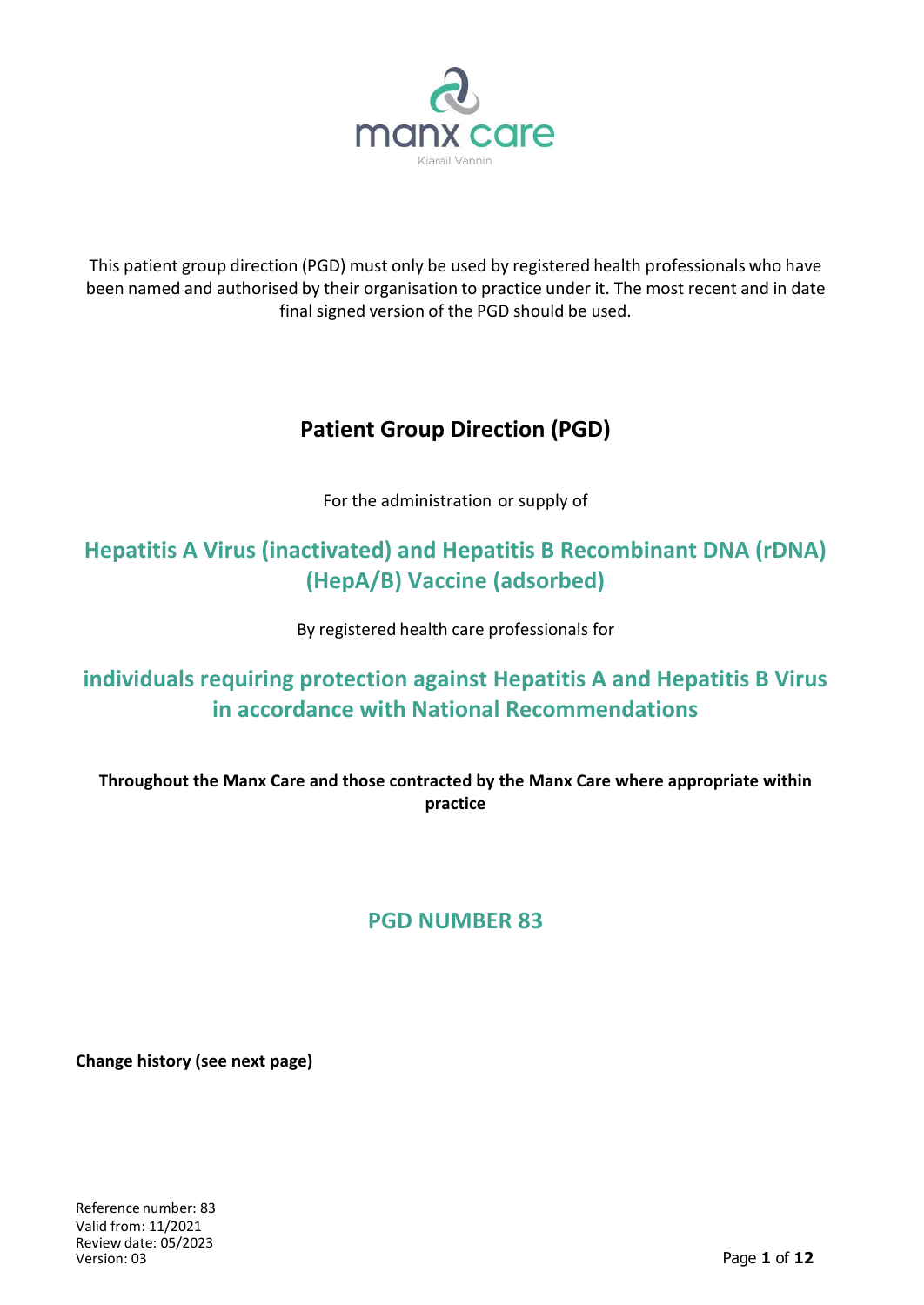### **1. Change history**

| <b>Version</b> | <b>Change details</b>                                                                                                                                                                                                                                                                                                                                                                                                                                                                                                                                                                                              | <b>Date</b> |
|----------------|--------------------------------------------------------------------------------------------------------------------------------------------------------------------------------------------------------------------------------------------------------------------------------------------------------------------------------------------------------------------------------------------------------------------------------------------------------------------------------------------------------------------------------------------------------------------------------------------------------------------|-------------|
| number         |                                                                                                                                                                                                                                                                                                                                                                                                                                                                                                                                                                                                                    |             |
| V01.00         | New PHE HepA/B vaccine PGD                                                                                                                                                                                                                                                                                                                                                                                                                                                                                                                                                                                         | 12/10/17    |
| V02.00         | PHE HepA/B vaccine PGD amended to:<br>include additional healthcare practitioners in Section 3<br>$\bullet$<br>clarify off-label status of the 0, 7, 21-day schedule of Twinrix®<br>$\bullet$<br>Adult when provided to those from 16 to 18 years of age<br>refer to vaccine incident guidelines in off-label and storage<br>$\bullet$<br>sections<br>remove reference the protocol for ordering storage and<br>$\bullet$<br>handling of vaccines<br>include minor rewording, layout and formatting changes for<br>$\bullet$<br>clarity and consistency with other PHE PGD templates and<br>updated PHE PGD Policy | 12/09/19    |
| V03.00         | PHE HepA/B vaccine PGD amended to include:<br>examples added to chronic liver disease in criteria for<br>inclusion<br>addition of individuals under one year of age to exclusion<br>٠<br>criteria<br>removal of reference to hepatitis vaccine shortages in<br>$\bullet$<br>additional information<br>minor rewording, layout and formatting changes for clarity<br>$\bullet$<br>and consistency with other UKHSA PGD templates and<br>updated UKHSA PGD Policy                                                                                                                                                    | 08/10/21    |
|                |                                                                                                                                                                                                                                                                                                                                                                                                                                                                                                                                                                                                                    |             |

### **2. Medicines practice guideline 2:** *Patient group directions*

Refer to the relevant sections of NICE medicines practice guideline 2: *Patient group directions* as stated in the blank template notes. For further information about PGD signatories, see the NHS and Manx Care PGD website FAQs

#### **3. PGD development**

Refer to the NICE PGD competency framework for people developing PGDs

| <b>Job Title &amp; organisation</b> | <b>Name</b> | <b>Signature</b> | <b>Date</b> |
|-------------------------------------|-------------|------------------|-------------|
| Author of the PGD                   |             |                  |             |
| Member of the PGD<br>working group  |             |                  |             |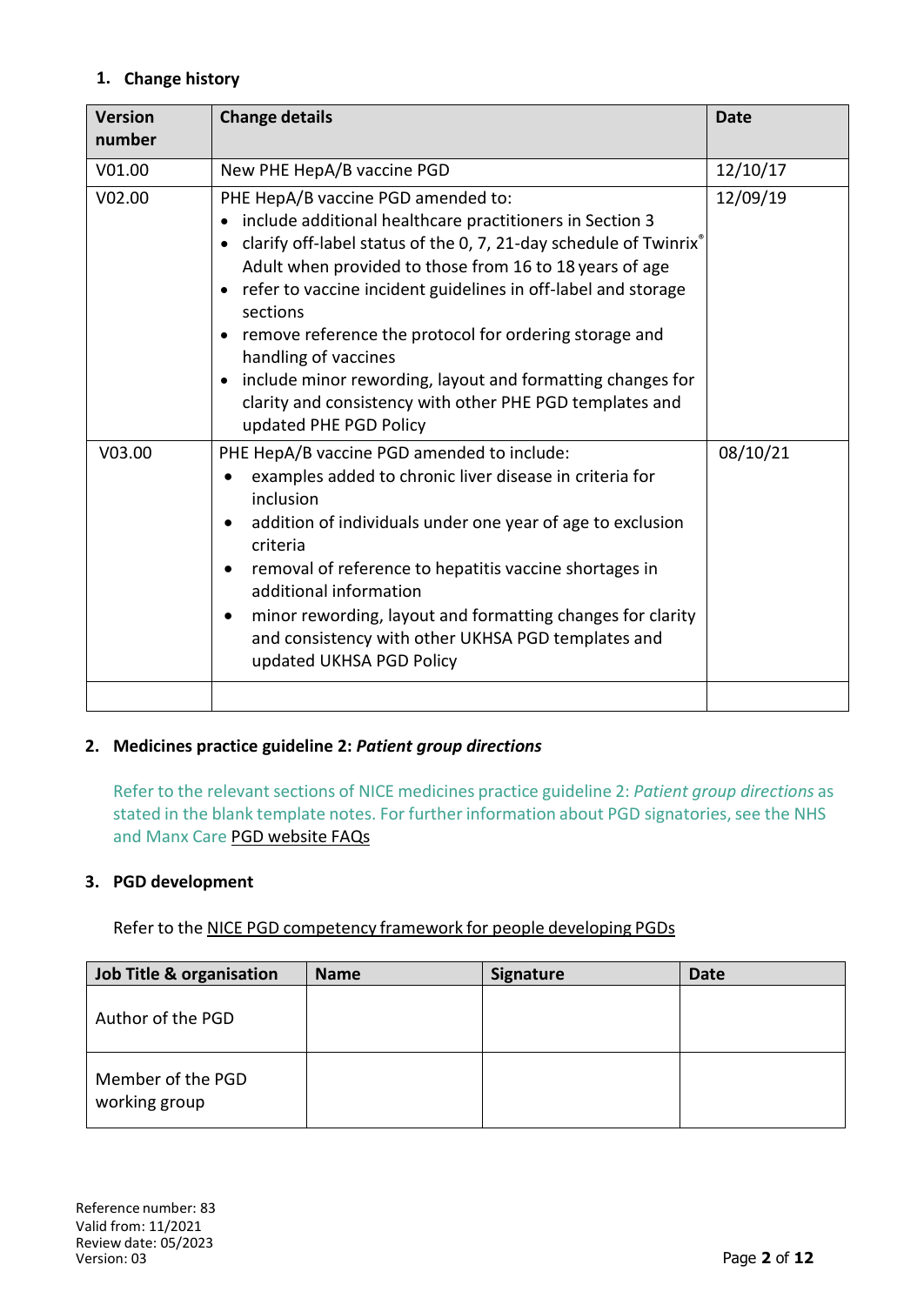### **4. PGD authorisation**

Refer to the NICE PGD competency framework for people authorising PGDs

| <b>Job Title</b>                                   | <b>Name</b> | Signature | <b>Date</b> |
|----------------------------------------------------|-------------|-----------|-------------|
| <b>Medical Director</b>                            |             |           |             |
| Chief Pharmacist/<br><b>Pharmaceutical Adviser</b> |             |           |             |
| Senior Paramedic                                   |             |           |             |
| Director of Nursing                                |             |           |             |
| <b>GP Adviser</b>                                  |             |           |             |
| Senior Microbiologist                              |             |           |             |
| (if PGD contains                                   |             |           |             |
| antimicrobials)                                    |             |           |             |

### **5. PGD adoption by the provider**

Refer to the NICE PGD competency framework for people authorising PGDs

| Job title and<br>organisation | Signature | <b>Date</b> | Applicable or not<br>applicable to area |
|-------------------------------|-----------|-------------|-----------------------------------------|
|                               |           |             |                                         |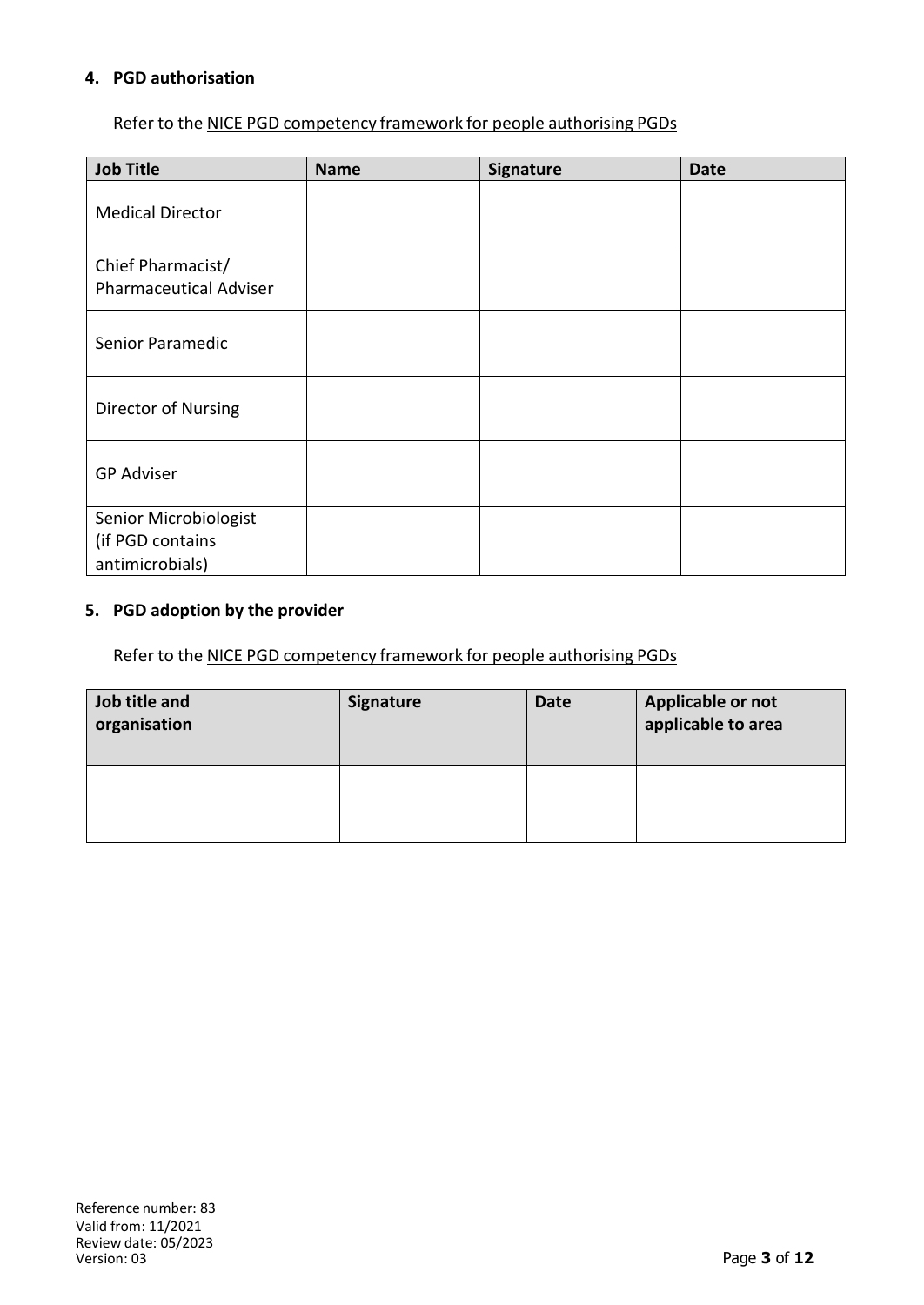### **6. Training and competency of registered healthcare professionals, employed or contracted by the Manx Care, GP practice or Hospice**

|                                                        | Requirements of registered Healthcare professionals working<br>under the PGD                                                                                                                                                                                                                                                                                                                                                                                                                                                                                                                                                                                                                                                                                                        |
|--------------------------------------------------------|-------------------------------------------------------------------------------------------------------------------------------------------------------------------------------------------------------------------------------------------------------------------------------------------------------------------------------------------------------------------------------------------------------------------------------------------------------------------------------------------------------------------------------------------------------------------------------------------------------------------------------------------------------------------------------------------------------------------------------------------------------------------------------------|
| <b>Qualifications and</b><br>professional registration | Registered healthcare professionals, working within or<br>$\bullet$<br>contracted by the Manx Care, GP practice or Hospice who are<br>permitted staff groups outlined within the current PGD policy                                                                                                                                                                                                                                                                                                                                                                                                                                                                                                                                                                                 |
|                                                        | Additionally practitioners:<br>must be familiar with the vaccine product and alert to changes<br>in the Summary of Product Characteristics (SPC), Immunisation<br>Against Infectious Disease ('The Green Book'), and national and<br>local immunisation programmes<br>must have undertaken training appropriate to this PGD as<br>٠<br>required by local policy and in line with the National Minimum<br><b>Standards and Core Curriculum for Immunisation Training</b><br>must be competent to undertake immunisation and to discuss<br>٠<br>issues related to immunisation<br>must be competent in the handling and storage of vaccines, and<br>$\bullet$<br>management of the 'cold chain'<br>must be competent in the recognition and management of<br>$\bullet$<br>anaphylaxis |
|                                                        | Practitioners must ensure they are up to date with relevant issues<br>and clinical skills relating to immunisation and management of<br>anaphylaxis, with evidence of appropriate Continued Professional<br>Development (CPD).                                                                                                                                                                                                                                                                                                                                                                                                                                                                                                                                                      |
| <b>Initial training</b>                                | Knowledge of current guidelines and the administration of the<br>$\bullet$<br>drug specified in this PGD/BNF and of the inclusion and<br>exclusion criteria<br>Training which enables the practitioner to make a clinical<br>$\bullet$<br>assessment to establish the need for the medication covered by<br>this PGD<br>Local training in the use of PGDs                                                                                                                                                                                                                                                                                                                                                                                                                           |
| Competency<br>assessment                               | Staff will be assessed on their knowledge of drugs and clinical<br>assessment as part the competency framework for registered health<br>professionals using PGDs                                                                                                                                                                                                                                                                                                                                                                                                                                                                                                                                                                                                                    |
| <b>Ongoing training and</b><br>competency              | The registered health care professionals should make sure they are<br>aware of any changes to the recommendations for this medication;<br>it is the responsibility of the registered health care professionals to<br>keep up to date with continuing professional development. PGD<br>updates will be held every two years                                                                                                                                                                                                                                                                                                                                                                                                                                                          |

Refer to the NICE PGD competency framework for health professionals using PGDs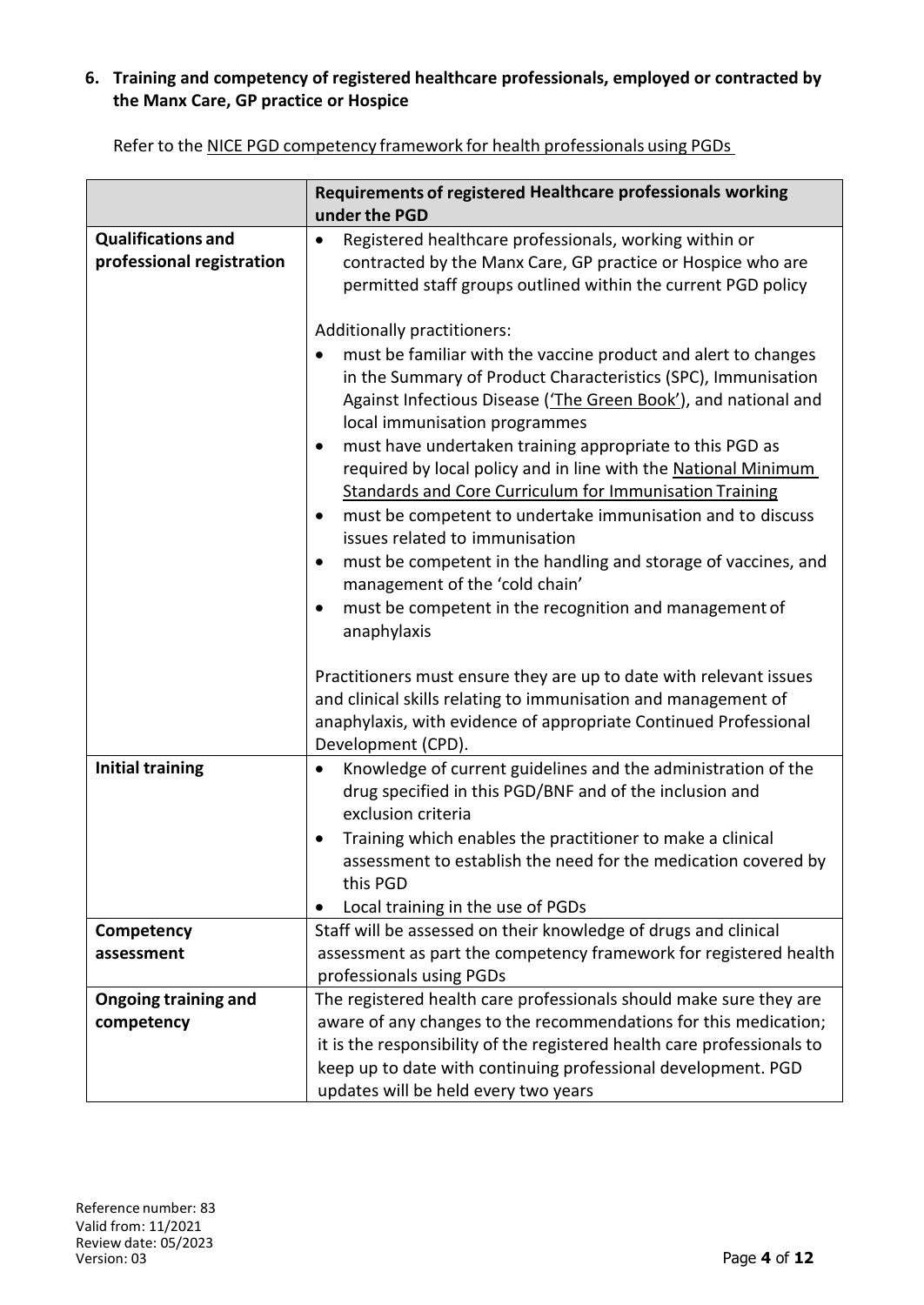### **7. Clinical Conditions**

| <b>Clinical condition or</b>        | Indicated for the active immunisation of individuals against both                                                                       |
|-------------------------------------|-----------------------------------------------------------------------------------------------------------------------------------------|
| situation to which this PGD         | hepatitis A and B infection in accordance with the recommendations                                                                      |
| applies                             | given in Chapter 7, Chapter 17 and Chapter 18 (all removed) of                                                                          |
|                                     | Immunisation Against Infectious Disease: 'The Green Book'.                                                                              |
| <b>Inclusion criteria</b>           | Individuals over 1 year of age requiring Hepatitis A and Hepatitis B                                                                    |
|                                     | pre-exposure prophylaxis including individuals who:                                                                                     |
|                                     | intend to travel, where hepatitis A and hepatitis B vaccination is                                                                      |
|                                     | currently recommended for travel by NaTHNaC (see the Travel                                                                             |
|                                     | Health Pro website for country-specific advice on hepatitis A and                                                                       |
|                                     | hepatitis B vaccine recommendations)                                                                                                    |
|                                     | have chronic liver disease (including alcoholic cirrhosis, chronic<br>٠                                                                 |
|                                     | hepatitis B, chronic hepatitis C, autoimmune hepatitis, primary                                                                         |
|                                     | biliary cirrhosis)                                                                                                                      |
|                                     | have haemophilia or receive regular blood products<br>$\bullet$                                                                         |
|                                     | are at risk of hepatitis A and B infection because of their sexual<br>٠                                                                 |
|                                     | behaviour, such as commercial sex workers or men who have                                                                               |
|                                     | sex with men (MSM)                                                                                                                      |
|                                     | are people who inject drugs (PWID) or those who are likely to                                                                           |
|                                     | progress to injecting (see Chapter 18)                                                                                                  |
| Criteria for exclusion <sup>1</sup> | Individuals for whom valid consent, or 'best-interests' decision in                                                                     |
|                                     | accordance with the current Isle of Man legislation, has not been<br>obtained (for further information on consent see Chapter 2 of 'The |
|                                     | Green Book'). The Patient information leaflet (PIL) for the vaccine to                                                                  |
|                                     | be used should be available to inform consent.                                                                                          |
|                                     | Individuals who:                                                                                                                        |
|                                     | are under one year of age                                                                                                               |
|                                     | have had a confirmed anaphylactic reaction to a previous dose<br>٠                                                                      |
|                                     | of hepatitis A or hepatitis B vaccine or to any component of the                                                                        |
|                                     | vaccine (including trace components from the manufacturing                                                                              |
|                                     | process such as neomycin)                                                                                                               |
|                                     | are at increased risk of hepatitis A and hepatitis B infection                                                                          |
|                                     | solely because of their occupation                                                                                                      |
|                                     | require solely hepatitis B vaccination for overseas travel                                                                              |
|                                     | purposes                                                                                                                                |
|                                     | are suffering from acute severe febrile illness (the presence of a                                                                      |
|                                     | minor infection is not a contraindication for immunisation)                                                                             |

 $\ddot{\phantom{a}}$ 

<sup>&</sup>lt;sup>1</sup> Exclusion under this PGD does not necessarily mean the medication is contraindicated, but it would be outside its remit and another form of authorisation will be required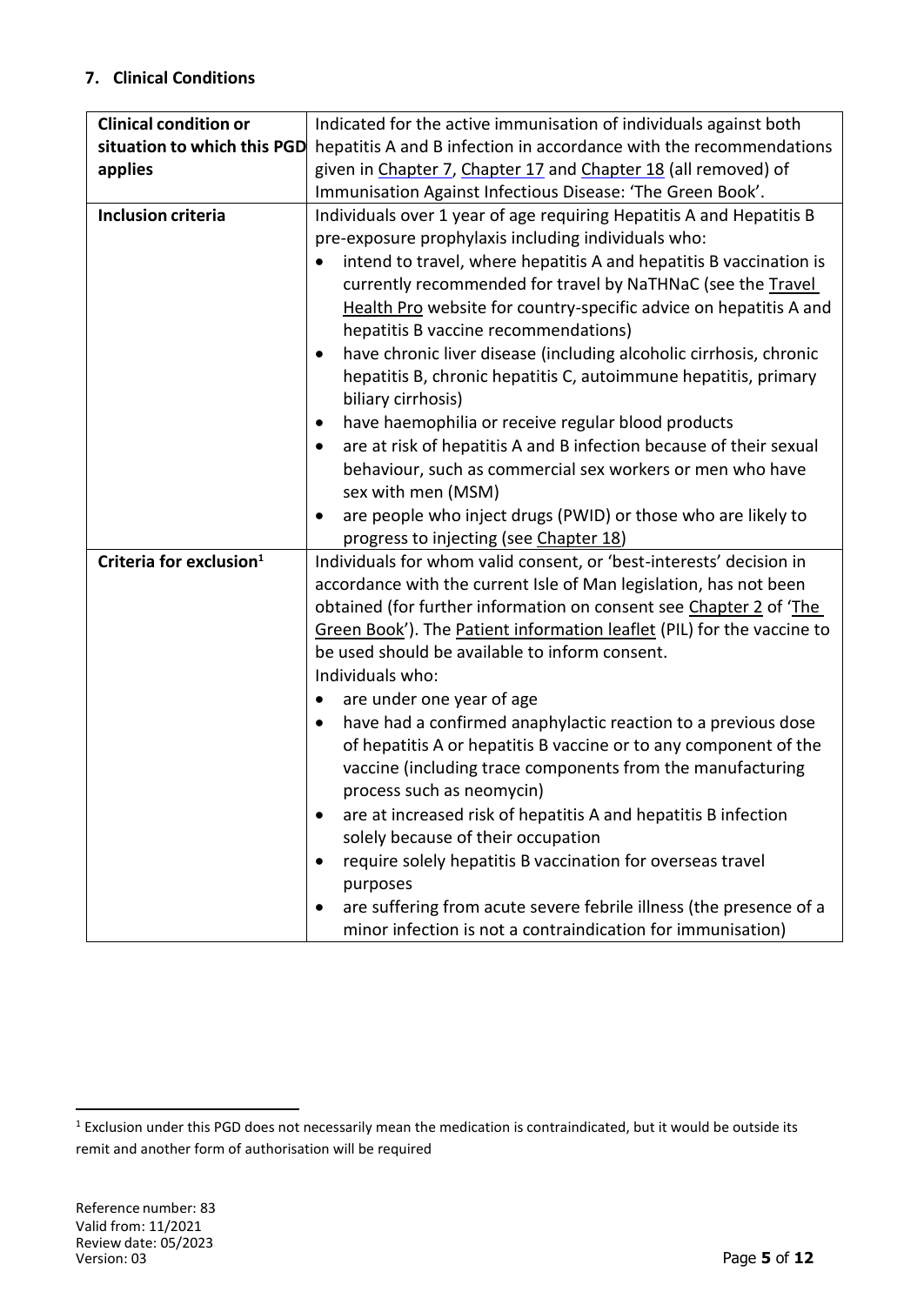| <b>Cautions (including any</b>   | Individuals who are immunosuppressed or have HIV infection                   |
|----------------------------------|------------------------------------------------------------------------------|
| relevant action to be            | may not make a full antibody response and revaccination on                   |
| taken)                           | cessation of treatment/recovery may be required. This should                 |
|                                  | be discussed with the appropriate/relevant specialist.                       |
|                                  | Syncope (fainting) can occur following, or even before, any<br>$\bullet$     |
|                                  | vaccination especially in adolescents as a psychogenic response              |
|                                  | to the needle injection. This can be accompanied by several                  |
|                                  | neurological signs such as transient visual disturbance,                     |
|                                  | paraesthesia and tonic-clonic limb movements during recovery.                |
|                                  | It is important that procedures are in place to avoid injury from            |
|                                  | faints.                                                                      |
| <b>Arrangements for referral</b> | Patient should be referred to a more experienced clinical                    |
| for medical advice               | practitioner for further assessment                                          |
| Action to be taken if            | Patient should be referred to a more experienced clinical<br>٠               |
| patient excluded                 | practitioner for further assessment                                          |
|                                  | Individuals who have had a confirmed anaphylactic reaction to a<br>$\bullet$ |
|                                  | previous dose of hepatitis A or hepatitis B containing vaccine or            |
|                                  | any components of the vaccine should be referred to a clinician              |
|                                  | for specialist advice and appropriate management                             |
|                                  | Individuals who are solely at occupational risk of hepatitis A<br>$\bullet$  |
|                                  | and/or B exposure should be referred to their employer's                     |
|                                  | occupational health provider for vaccination                                 |
|                                  | Individuals requiring solely hepatitis B vaccination for overseas            |
|                                  | travel purposes should be administered hepatitis B in                        |
|                                  | accordance with local policy. However, hepatitis B vaccination               |
|                                  | for travel is not remunerated by the NHS as part of additional               |
|                                  | services and is therefore not covered by this PGD unless                     |
|                                  | hepatitis A vaccination is also indicated, and a combined HepA/B             |
|                                  | vaccine is used                                                              |
|                                  | Individuals suffering acute severe febrile illness should postpone           |
|                                  | immunisation until they have recovered; immunisers should                    |
|                                  | advise when the individual can be vaccinated and ensure                      |
|                                  | another appointment is arranged                                              |
|                                  | Seek appropriate advice from the local Screening and<br>٠                    |
|                                  | Immunisation Team, local Health Protection Team or the                       |
|                                  | individual's clinician as required                                           |
|                                  | The risk to the individual of not being immunised must be taken<br>$\bullet$ |
|                                  | into account                                                                 |
|                                  | Document the reason for exclusion and any action taken in the<br>$\bullet$   |
|                                  | individual's clinical records                                                |
|                                  | Inform or refer to the GP or a prescriber as appropriate<br>$\bullet$        |
|                                  | Refer the individual to an alternative service or setting for<br>$\bullet$   |
|                                  | vaccination if appropriate                                                   |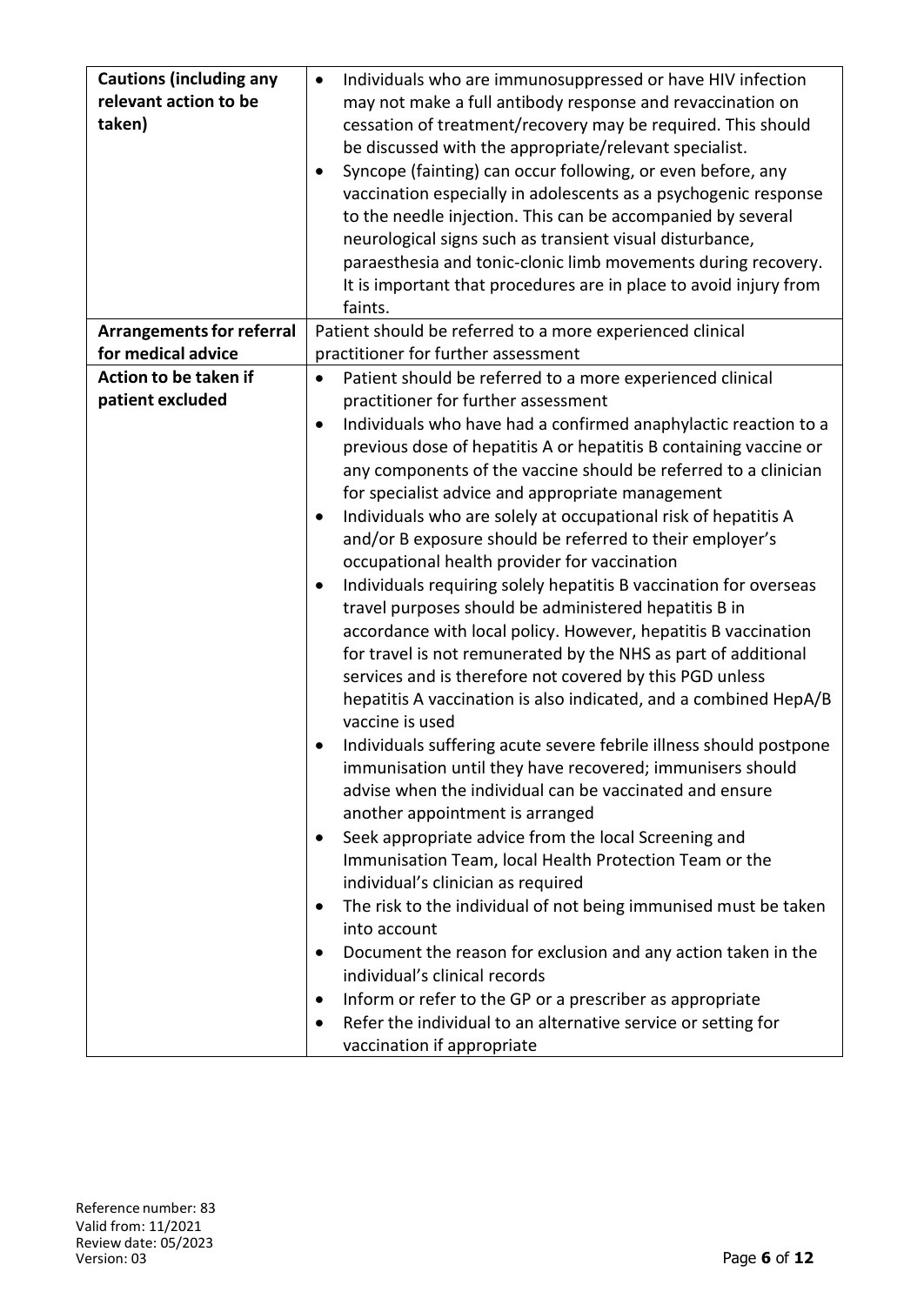| Action to be taken if<br>patient declines<br>treatment |           | A verbal explanation should be given to the patient on: the need<br>for the medication and any possible effects or potential risks<br>which may occur as a result of refusing treatment |
|--------------------------------------------------------|-----------|-----------------------------------------------------------------------------------------------------------------------------------------------------------------------------------------|
|                                                        |           | This information must be documented in the patients' health<br>records                                                                                                                  |
|                                                        |           | Any patient who declines care must have demonstrated capacity<br>to do so                                                                                                               |
|                                                        | $\bullet$ | Where appropriate care should be escalated                                                                                                                                              |
|                                                        |           | Advise the individual/parent/carer about the protective effects                                                                                                                         |
|                                                        |           | of the vaccine, the risks of infection and potential complications                                                                                                                      |
|                                                        |           | Inform or refer to the GP as appropriate                                                                                                                                                |

### **8. Details of the medicine**

| Name, form and strength    | Hepatitis A virus (inactivated) and hepatitis B recombinant DNA                        |
|----------------------------|----------------------------------------------------------------------------------------|
| of medicine                | (rDNA) (HepA/B) vaccine (adsorbed), either:                                            |
|                            | Twinrix <sup>®</sup> Adult, suspension for injection in a pre-filled syringe or        |
|                            | vial, hepatitis A virus (inactivated) 720 ELISA units and hepatitis                    |
|                            | B surface antigen 20 micrograms                                                        |
|                            | Twinrix <sup>®</sup> Paediatric, suspension for injection in a pre-filled<br>$\bullet$ |
|                            | syringe or vial, hepatitis A virus (inactivated) 360 ELISA units and                   |
|                            | hepatitis B surface antigen 10 micrograms                                              |
|                            | Ambirix®, suspension for injection in a pre-filled syringe,                            |
|                            | hepatitis A virus (inactivated) 720 ELISA units and hepatitis B                        |
|                            | surface antigen 20 micrograms                                                          |
|                            | An appropriate vaccine product should be selected for the patient                      |
|                            | see Dose and frequency of administration section                                       |
| Legal category             | Prescription only medicine (POM)                                                       |
| <b>Black triangle</b> ▼    | <b>No</b>                                                                              |
| Indicate any off-label use | The Twinrix® Adult schedule given at 0, 7 and 21 days is<br>$\bullet$                  |
| (if relevant)              | licensed for adults (that is those from 18 years of age) but                           |
|                            | may be used off-label in those from 16 to 18 years of age                              |
|                            | where it is important to provide rapid protection and to                               |
|                            | maximise compliance (this includes PWID) in accordance with                            |
|                            | Chapter 18 of 'The Green Book'.                                                        |
|                            | Vaccine should be stored according to the conditions<br>$\bullet$                      |
|                            | detailed in the Storage section below. However, in the event                           |
|                            | of an inadvertent or unavoidable deviation of these                                    |
|                            | conditions refer to PHE Vaccine Incident Guidance or any                               |
|                            | subsequent UKHSA update. Where vaccine is assessed in                                  |
|                            | accordance with these guidelines as appropriate for                                    |
|                            | continued use, this would constitute off-label administration                          |
|                            | under this PGD.                                                                        |
|                            | Where a vaccine is recommended off-label, as part of the<br>$\bullet$                  |
|                            | consent process, consider informing the                                                |
|                            | individual/parent/carer that the vaccine is being offered in                           |
|                            | accordance with national guidance but that this is outside                             |
|                            | the product licence.                                                                   |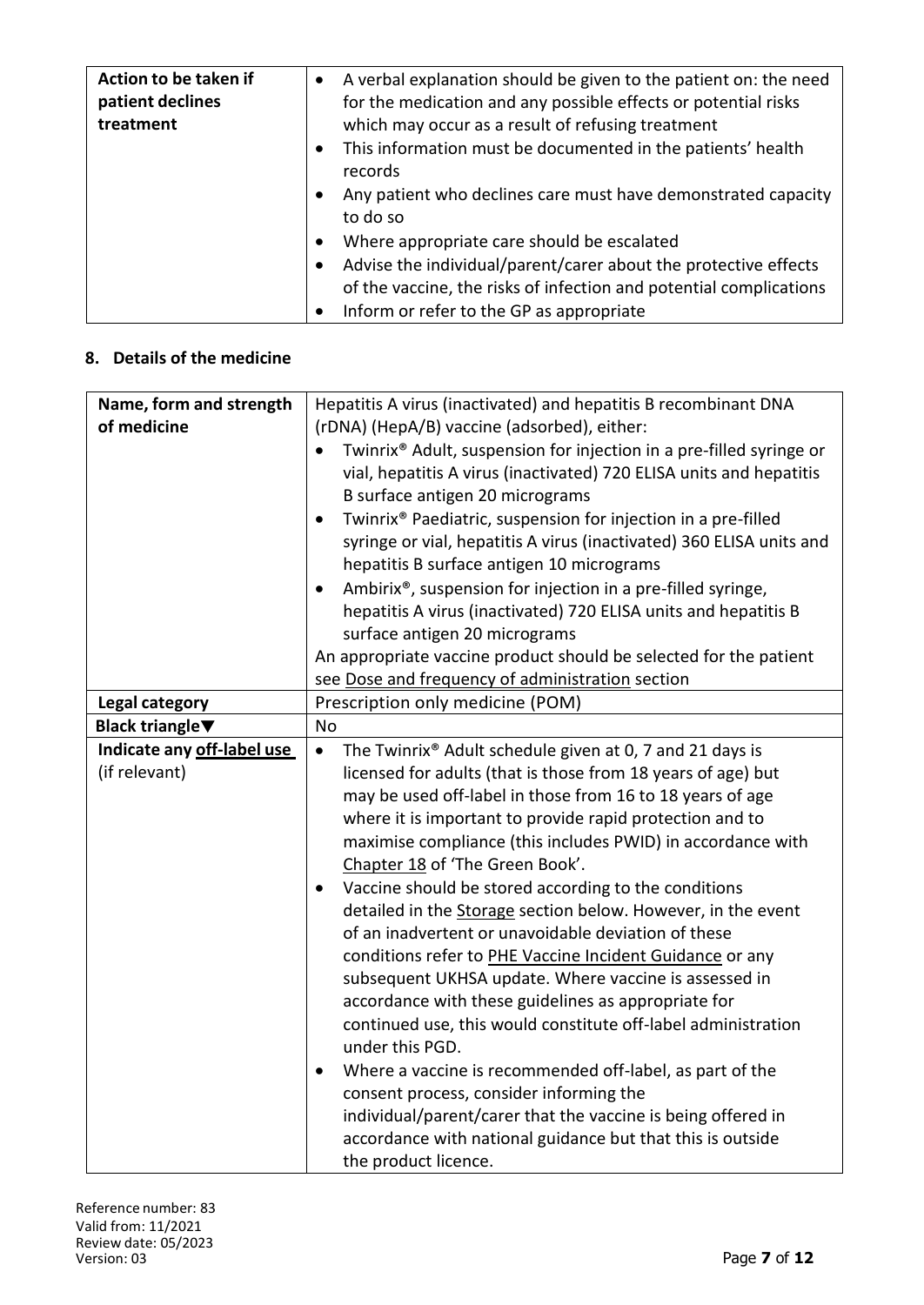| Route/method of                       | Administer by intramuscular injection. The deltoid region of the                                                                                                                                                                                                                                                                                                                                                                                                                                                                                                                                                                                                                                                                                                                                                                                                                                                                                                       |                                                                                                                                                                                                                                                                   |                    |                  |                  |
|---------------------------------------|------------------------------------------------------------------------------------------------------------------------------------------------------------------------------------------------------------------------------------------------------------------------------------------------------------------------------------------------------------------------------------------------------------------------------------------------------------------------------------------------------------------------------------------------------------------------------------------------------------------------------------------------------------------------------------------------------------------------------------------------------------------------------------------------------------------------------------------------------------------------------------------------------------------------------------------------------------------------|-------------------------------------------------------------------------------------------------------------------------------------------------------------------------------------------------------------------------------------------------------------------|--------------------|------------------|------------------|
| administration                        | upper arm may be used in individuals over one year of age                                                                                                                                                                                                                                                                                                                                                                                                                                                                                                                                                                                                                                                                                                                                                                                                                                                                                                              |                                                                                                                                                                                                                                                                   |                    |                  |                  |
| Dose and frequency                    |                                                                                                                                                                                                                                                                                                                                                                                                                                                                                                                                                                                                                                                                                                                                                                                                                                                                                                                                                                        | Current UK licensed HepA/B vaccines contain different                                                                                                                                                                                                             |                    |                  |                  |
|                                       | concentrations of antigen (see table below):                                                                                                                                                                                                                                                                                                                                                                                                                                                                                                                                                                                                                                                                                                                                                                                                                                                                                                                           |                                                                                                                                                                                                                                                                   |                    |                  |                  |
|                                       | Vaccine                                                                                                                                                                                                                                                                                                                                                                                                                                                                                                                                                                                                                                                                                                                                                                                                                                                                                                                                                                | Age<br>(licenced use)                                                                                                                                                                                                                                             | Dose HepA          | Dose HepB        | Volume           |
|                                       | Twinrix®<br>Adult                                                                                                                                                                                                                                                                                                                                                                                                                                                                                                                                                                                                                                                                                                                                                                                                                                                                                                                                                      | 16 years or over                                                                                                                                                                                                                                                  | 720 ELISA<br>units | 20<br>micrograms | 1.0 <sub>m</sub> |
|                                       | <b>Twinrix</b> ®<br>Paediatric                                                                                                                                                                                                                                                                                                                                                                                                                                                                                                                                                                                                                                                                                                                                                                                                                                                                                                                                         | One to 15 years                                                                                                                                                                                                                                                   | 360 ELISA<br>units | 10<br>micrograms | 0.5ml            |
|                                       | Ambirix®                                                                                                                                                                                                                                                                                                                                                                                                                                                                                                                                                                                                                                                                                                                                                                                                                                                                                                                                                               | One to 15 years                                                                                                                                                                                                                                                   | 720 ELISA<br>units | 20<br>micrograms | 1.0 <sub>m</sub> |
|                                       |                                                                                                                                                                                                                                                                                                                                                                                                                                                                                                                                                                                                                                                                                                                                                                                                                                                                                                                                                                        | Licensed dose to provide Hepatitis A and B protection:                                                                                                                                                                                                            |                    |                  |                  |
| <b>Quantity to be</b><br>administered | Twinrix® Adult: 1ml administered at 0, 1 and 6 months*<br>Where insufficient time is available to allow the standard 0, 1, 6<br>month* schedule to be completed, a schedule of three<br>intramuscular injections given at 0, 7 and 21 days* may be used<br>(see Off-label Use Section). When this schedule is applied, a<br>fourth dose is recommended 12 months after the first dose<br>Twinrix® Paediatric: 0.5ml administered at 0, 1 and 6 months*<br>Ambirix <sup>®</sup> : 1ml administered at 0 and 6-12 months*<br>*where 0 is the elected start date of the course<br>For travellers, vaccine should preferably be given at least two<br>weeks before departure but can be given up to the day of<br>departure<br>Dose of 0.5ml to 1.0ml per an administration depending on the<br>$\bullet$<br>age of the individual and vaccine product used, see Dose and<br>frequency of administration<br>HepA/B vaccine is not usually centrally supplied and should be |                                                                                                                                                                                                                                                                   |                    |                  |                  |
|                                       | ٠<br>Chapter 3)                                                                                                                                                                                                                                                                                                                                                                                                                                                                                                                                                                                                                                                                                                                                                                                                                                                                                                                                                        | obtained directly from manufacturers/wholesalers<br>Protocols for the ordering, storage and handling of vaccines<br>should be followed to prevent vaccine wastage (see Green Book                                                                                 |                    |                  |                  |
| <b>Maximum or minimum</b>             |                                                                                                                                                                                                                                                                                                                                                                                                                                                                                                                                                                                                                                                                                                                                                                                                                                                                                                                                                                        | Dependent of vaccine schedule, see Dose and frequency of                                                                                                                                                                                                          |                    |                  |                  |
| treatment period                      | administration                                                                                                                                                                                                                                                                                                                                                                                                                                                                                                                                                                                                                                                                                                                                                                                                                                                                                                                                                         |                                                                                                                                                                                                                                                                   |                    |                  |                  |
| <b>Storage</b>                        | $\bullet$                                                                                                                                                                                                                                                                                                                                                                                                                                                                                                                                                                                                                                                                                                                                                                                                                                                                                                                                                              | Store at between +2°C to +8°C                                                                                                                                                                                                                                     |                    |                  |                  |
|                                       |                                                                                                                                                                                                                                                                                                                                                                                                                                                                                                                                                                                                                                                                                                                                                                                                                                                                                                                                                                        | Store in original packaging to protect from light                                                                                                                                                                                                                 |                    |                  |                  |
|                                       | Do not freeze<br>$\bullet$                                                                                                                                                                                                                                                                                                                                                                                                                                                                                                                                                                                                                                                                                                                                                                                                                                                                                                                                             |                                                                                                                                                                                                                                                                   |                    |                  |                  |
|                                       |                                                                                                                                                                                                                                                                                                                                                                                                                                                                                                                                                                                                                                                                                                                                                                                                                                                                                                                                                                        | In the event of an inadvertent or unavoidable deviation of these<br>conditions vaccine that has been stored outside the conditions<br>stated above should be quarantined and risk assessed for<br>suitability of continued off-label use or appropriate disposal, |                    |                  |                  |
|                                       |                                                                                                                                                                                                                                                                                                                                                                                                                                                                                                                                                                                                                                                                                                                                                                                                                                                                                                                                                                        | refer to PHE Vaccine Incident Guidance                                                                                                                                                                                                                            |                    |                  |                  |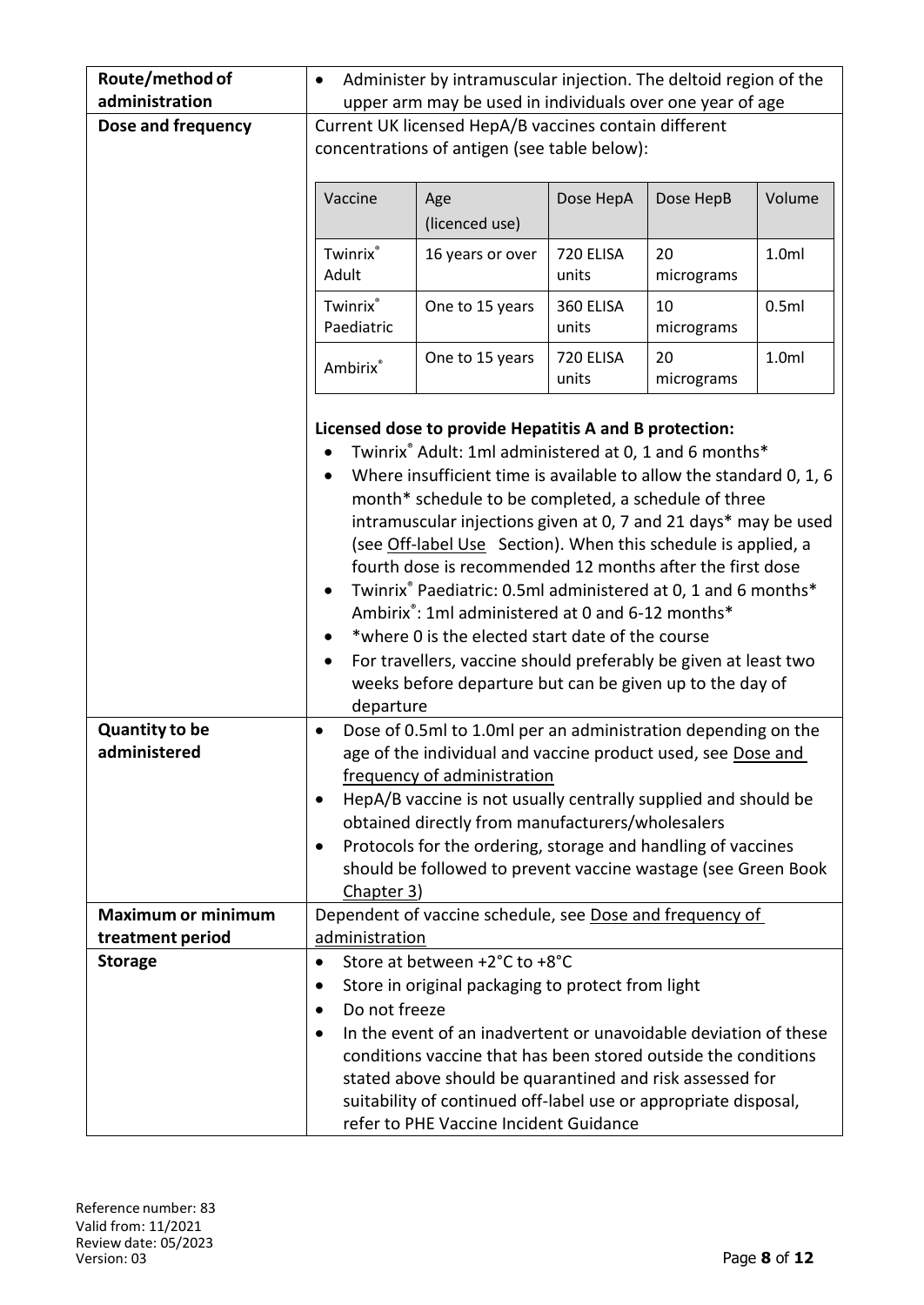| <b>Adverse effects</b>    | Adverse reactions to hepatitis vaccines are usually mild and<br>confined to the first few days after immunisation. The most<br>common reactions are mild, transient pain, redness and<br>swelling at the injection site<br>Other commonly reported reactions to hepatitis A vaccination<br>include other injection site reactions (haematoma, pruritus,<br>bruising), general symptoms such as fever, malaise, fatigue,<br>irritability, drowsiness, headache, and gastrointestinal<br>symptoms including nausea, diarrhoea and loss of appetite<br>Hypersensitivity reactions and anaphylaxis can occur but are<br>very rare<br>A detailed list of adverse reactions is available in the SPC,<br>which is available from the electronic Medicines<br>Compendium website: www.medicines.org.uk |
|---------------------------|------------------------------------------------------------------------------------------------------------------------------------------------------------------------------------------------------------------------------------------------------------------------------------------------------------------------------------------------------------------------------------------------------------------------------------------------------------------------------------------------------------------------------------------------------------------------------------------------------------------------------------------------------------------------------------------------------------------------------------------------------------------------------------------------|
|                           |                                                                                                                                                                                                                                                                                                                                                                                                                                                                                                                                                                                                                                                                                                                                                                                                |
| <b>Records to be kept</b> | The administration of any medication given under a PGD must be                                                                                                                                                                                                                                                                                                                                                                                                                                                                                                                                                                                                                                                                                                                                 |
|                           | recorded within the patient's medical records                                                                                                                                                                                                                                                                                                                                                                                                                                                                                                                                                                                                                                                                                                                                                  |

### **9. Patient information**

| Verbal/Written             | $\bullet$ | Verbal information must be given to patients and or carers for all |
|----------------------------|-----------|--------------------------------------------------------------------|
| information to be given to |           | medication being administered under a PGD                          |
| patient or carer           | $\bullet$ | Where medication is being supplied under a PGD, written            |
|                            |           | patient information leaflet must also be supplied                  |
|                            | ٠         | A patient information leaflet is available on request              |
| Follow-up advice to be     | $\bullet$ | If symptoms do not improve or worsen or you become unwell,         |
| given to patient or carer  |           | seek medical advice immediately                                    |
|                            | $\bullet$ | Inform the individual/parent/carer of possible side effects and    |
|                            |           | their management                                                   |
|                            |           | The individual/parent/carer should be advised to seek medical      |
|                            |           | advice in the event of an adverse reaction                         |
|                            |           | When applicable, advise individual/parent/carer when the           |
|                            |           | subsequent dose is due                                             |
|                            |           | When administration is postponed advise the                        |
|                            |           | individual/parent/carer when to return for vaccination             |
|                            | $\bullet$ | Advise individuals of preventative measures to reduce exposure     |
|                            |           | to hepatitis A (such as careful attention to food and water        |
|                            |           | hygiene and scrupulous hand washing, further details can be        |
|                            |           | found on www.nhs.uk ) and preventative measures to reduce          |
|                            |           | exposure to hepatitis B (such as avoiding exposure to blood and    |
|                            |           | bodily fluids, further details can be found on www.nhs.uk )        |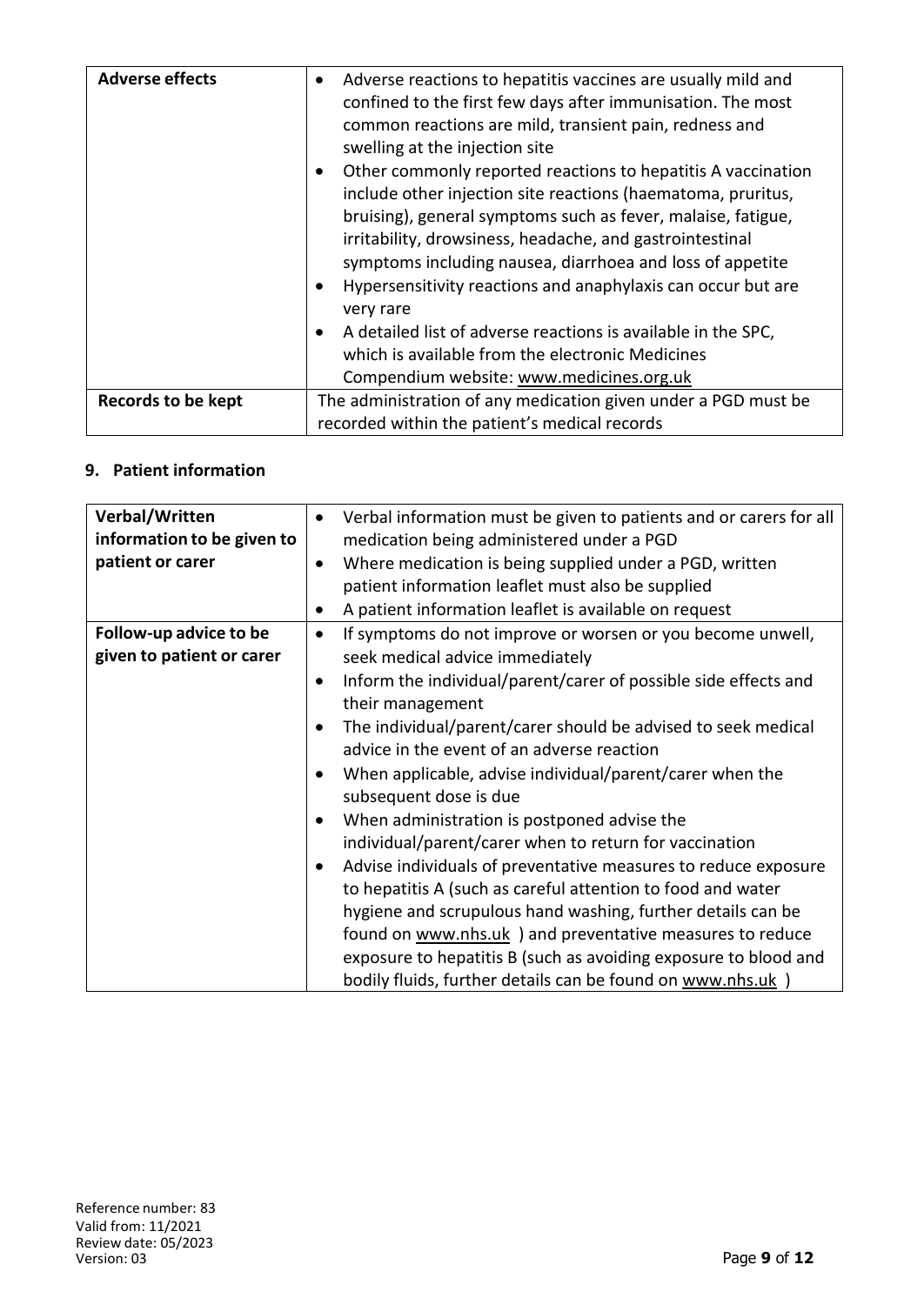### **10. Appendix A**

### **References**

- 1. British National Formulary (BNF) 2019 available online: https://bnf.nice.org.uk
- 2. Nursing and Midwifery (2018) "The code" available online: https://www.nmc.org.uk
- 3. Current Health Care Professions Council standards of practice
- 4. General Pharmaceutical Council standards
- 5. The General Optical Council
- 6. Electronic medicines compendium available online: https://www.medicines.org.uk

### **Product**

- Immunisation Against Infectious Disease: The Green Book Chapter 4, updated June 2012, Chapter 7, updated October 2016, Chapter 17, updated December 2013 and Chapter 18, updated June 2017. [https://www.gov.uk/government/collections/immunisation-against](https://www.gov.uk/government/collections/immunisation-against-infectious-disease-the-green-book)infectious-disease-the-green-book
- Summary of Product Characteristic for Twinrix®Adult, GlaxoSmithKline UK. Last updated 8 October 2018. https://www.medicines.org.uk/emc/medicine/2061
- Summary of Product Characteristic for Twinrix® Paediatric, GlaxoSmithKline UK*.* Last updated 8 October 2018. https://www.medicines.org.uk/emc/medicine/2062
- Summary of Product Characteristic for Ambirix® ,GlaxoSmithKline UK*.* Last updated 05 November 2018. https://www.medicines.org.uk/emc/medicine/20491
- NaTHNaC resources. Accessed 18 July 2019. https://travelhealthpro.org.uk/countries

### **General**

- Health Technical Memorandum 07-01: Safe Management of Healthcare Waste. Department of Health 20 March 2013. [https://www.gov.uk/government/publications/guidance-on-the](https://www.gov.uk/government/publications/guidance-on-the-safe-management-of-healthcare-waste)[safe-](https://www.gov.uk/government/publications/guidance-on-the-safe-management-of-healthcare-waste) management-of-healthcare-waste
- National Minimum Standards and Core Curriculum for Immunisation Training. Published February 2018. [https://www.gov.uk/government/publications/national-minimum](https://www.gov.uk/government/publications/national-minimum-standards-and-core-curriculum-for-immunisation-training-for-registered-healthcare-practitioners)standards-and-core-curriculum-for-immunisation-training-for- [registered-healthcare](https://www.gov.uk/government/publications/national-minimum-standards-and-core-curriculum-for-immunisation-training-for-registered-healthcare-practitioners)[practitioners](https://www.gov.uk/government/publications/national-minimum-standards-and-core-curriculum-for-immunisation-training-for-registered-healthcare-practitioners)
- NICE Medicines Practice Guideline 2 (MPG2): Patient Group Directions. Published March 2017. https://www.nice.org.uk/guidance/mpg2
- NICE MPG2 Patient group directions: competency framework for health professionals using patient group directions. Updated March 2017. https://www.nice.org.uk/guidance/mpg2/resources
- PHE Immunisation Collection https://www.gov.uk/government/collections/immunisation
- PHE Vaccine Incident Guidance [https://www.gov.uk/government/publications/vaccine-incident-](https://www.gov.uk/government/publications/vaccine-incident-guidance-responding-to-vaccine-errors) guidanceresponding-to-vaccine-errors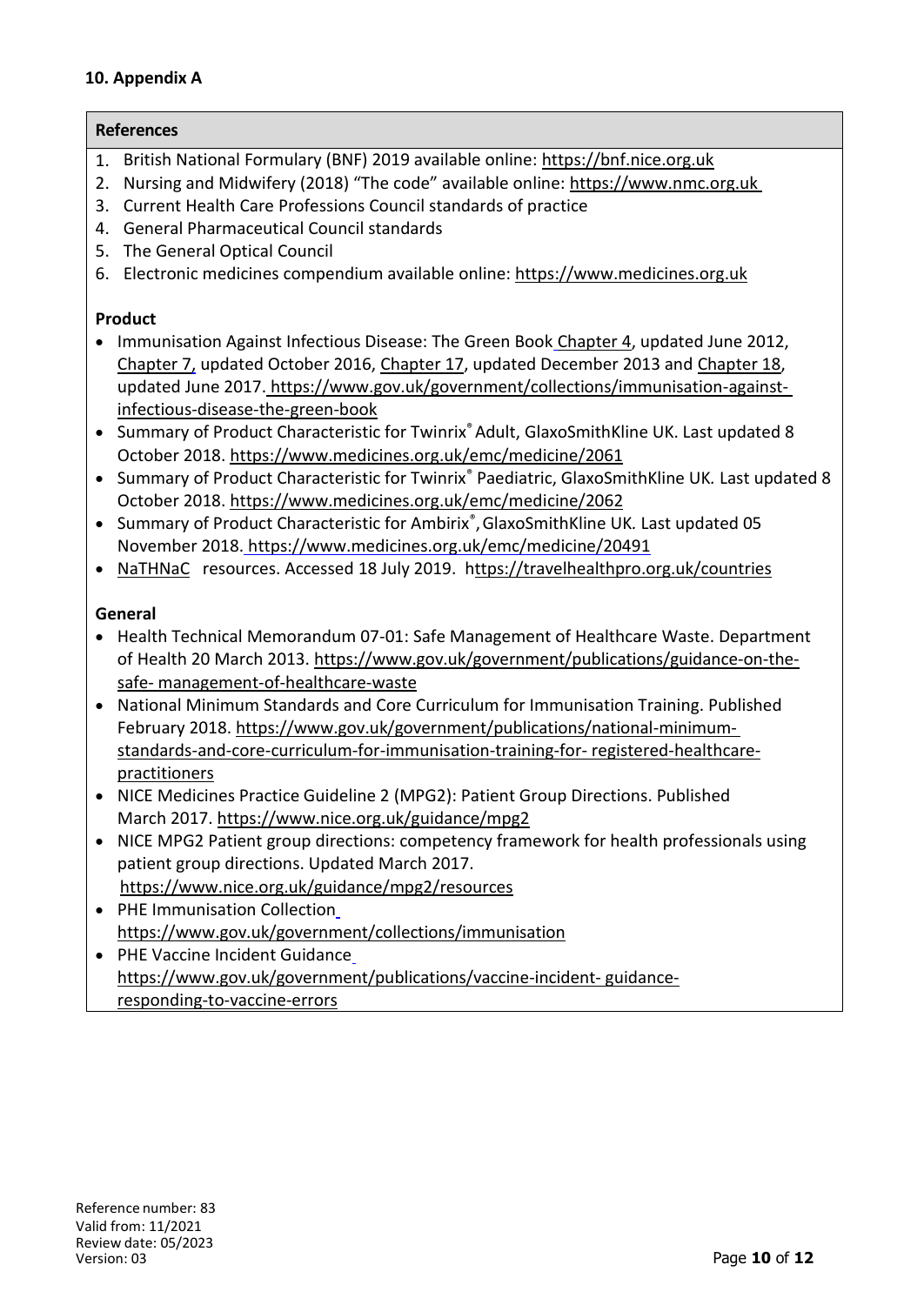### **11. Appendix B**

### **Health professionals agreed to practice**

- Each registered healthcare professional will hold their own Competency framework which will be signed and agreed by their mentor
- A mentor is defined within the Manx Care policy as any ward/area managers, sisters, senior nurses, GPs, pharmacists or senior paramedics who has completed the PGD training themselves

### **12. Appendix C**

| Route/method of | The buttock should not be used because vaccine efficacy may be<br>$\bullet$                                                                                                                                                                                                                                                                                                                                                                                                                                                                                                                                                                                                                                                                                                                                                                                                                                                                                                                                                                                                                                                                                                                                                                                                                                                                                                                                                   |
|-----------------|-------------------------------------------------------------------------------------------------------------------------------------------------------------------------------------------------------------------------------------------------------------------------------------------------------------------------------------------------------------------------------------------------------------------------------------------------------------------------------------------------------------------------------------------------------------------------------------------------------------------------------------------------------------------------------------------------------------------------------------------------------------------------------------------------------------------------------------------------------------------------------------------------------------------------------------------------------------------------------------------------------------------------------------------------------------------------------------------------------------------------------------------------------------------------------------------------------------------------------------------------------------------------------------------------------------------------------------------------------------------------------------------------------------------------------|
| administration  | reduced                                                                                                                                                                                                                                                                                                                                                                                                                                                                                                                                                                                                                                                                                                                                                                                                                                                                                                                                                                                                                                                                                                                                                                                                                                                                                                                                                                                                                       |
|                 | When administering at the same time as other vaccines, care<br>$\bullet$<br>should be taken to ensure that the appropriate route of injection is<br>used for all the vaccinations. The vaccines should be given at<br>separate sites, preferably in different limbs. If given in the same<br>limb, they should be given at least 2.5cm apart. The site at which<br>each was given should be noted in the individual's records<br>The suspension for injection may sediment during storage to leave<br>a fine white deposit with a clear colourless layer. Shake the vaccine<br>well before administration to obtain a uniform turbid white<br>suspension<br>The vaccine should be visually inspected for particulate matter and<br>discoloration prior to administration. In the event of any foreign<br>particulate matter and/or variation of physical aspect being<br>observed, do not administer the vaccine<br>The vaccine's SPC provides further guidance on administration and<br>is available from the electronic Medicines Compendium website:<br>www.medicines.org.uk<br>For individuals with a bleeding disorder, vaccines normally given by<br>an intramuscular route should be given in accordance with the<br>recommendations in the 'Green Book' Chapter 4. Note that<br>administration by routes other than intramuscular administration<br>into the deltoid region of the upper arm may result in suboptimal |
| <b>Disposal</b> | immune response to the vaccine<br>Equipment used for immunisation, including used vials, ampoules, or                                                                                                                                                                                                                                                                                                                                                                                                                                                                                                                                                                                                                                                                                                                                                                                                                                                                                                                                                                                                                                                                                                                                                                                                                                                                                                                         |
|                 | discharged vaccines in a syringe or applicator, should be disposed of                                                                                                                                                                                                                                                                                                                                                                                                                                                                                                                                                                                                                                                                                                                                                                                                                                                                                                                                                                                                                                                                                                                                                                                                                                                                                                                                                         |
|                 | safely in a UN-approved puncture-resistant 'sharps' box, according to                                                                                                                                                                                                                                                                                                                                                                                                                                                                                                                                                                                                                                                                                                                                                                                                                                                                                                                                                                                                                                                                                                                                                                                                                                                                                                                                                         |
|                 | local authority regulations and guidance in the technical memorandum<br>07-01: Safe management of healthcare waste (Department of Health,<br>2013)                                                                                                                                                                                                                                                                                                                                                                                                                                                                                                                                                                                                                                                                                                                                                                                                                                                                                                                                                                                                                                                                                                                                                                                                                                                                            |